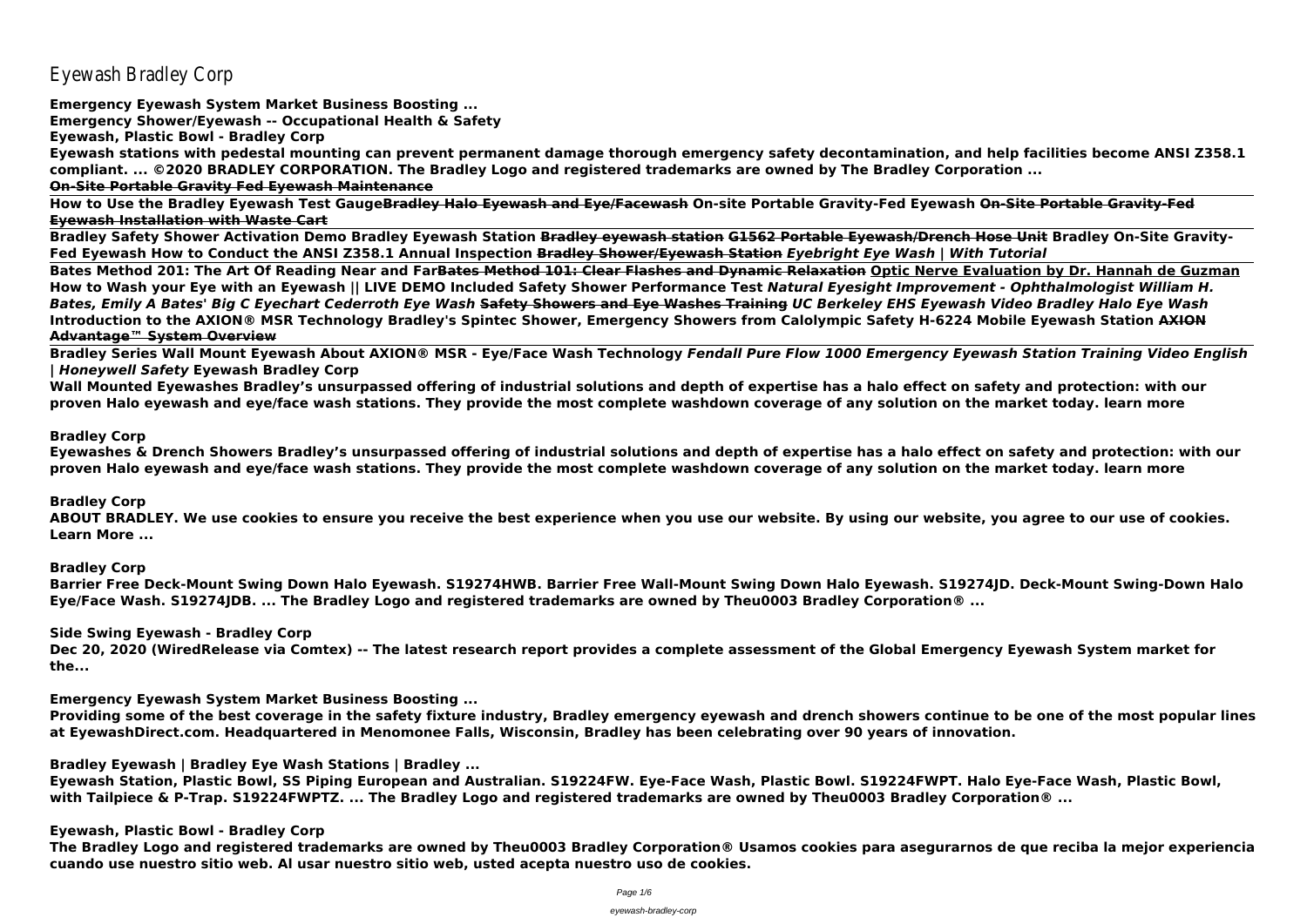## **Bradley Corp.**

**The Bradley Logo and registered trademarks are owned by Theu0003 Bradley Corporation® We use cookies to ensure you receive the best experience when you use our website. By using our website, you agree to our use of cookies.**

**Bradley Corp**

**Welcome to Eyewash Direct, your #1 source for emergency eyewash stations, eye/face wash, safety showers, eyewash repair parts, and more. Our team has helped thousands of customers gain and maintain compliance.**

**Bradley Eyewash Repair Parts | Bradley Safety Shower ...**

**Safety Fixtures Warranty. Bradley Fixtures Corporation warrants to commercial and institutional purchasers only, each new Bradley unit to be free from defects in material and workmanship under normal use and service upon the following terms and conditions:**

**On-Site Portable Gravity-Fed Eyewash - Bradley Corporation**

**Safety Fixtures Warranty. Bradley Fixtures Corporation warrants to commercial and institutional purchasers only, each new Bradley unit to be free from defects in material and workmanship under normal use and service upon the following terms and conditions:**

**Faucet Mounted Eyewash - Bradley Corporation**

**Safety Fixtures Warranty. Bradley Fixtures Corporation warrants to commercial and institutional purchasers only, each new Bradley unit to be free from defects in material and workmanship under normal use and service upon the following terms and conditions:**

**Eyewash, Stainless Steel Bowl - Bradley Corporation**

**Let Bradley's factory-trained field specialists help you comply with ANSI/ISEA Z358.1, Corporate Goals or Generally Accepted Good Safety Practices. Bradley's complimentary, confidential facility safety shower/eyewash site survey ensures compliance with ANSI/ISEA Z358.1 guidelines. Are your safety fixtures...**

**Free Safety Shower & Eyewash Site Survey - Bradley Corp**

**15 Gallon Heated Portable Pressurized Eyewash Unit, Tank with Heater Jacket. S19-690LHS. 10 Gallon Pressurized Eye/Face Wash Unit with Eyewash Only. S19-690HR. ... The Bradley Logo and registered trademarks are owned by The Bradley Corporation® ...**

**Bradley Corp.**

**eyewash unit with wall bracket application gallery. quick overview ... bradley fixtures corporation shall not under any circumstances be liable for incidental, consequential or indirect damages caused by defects in bradley plumbing fixture units or any delay in the repair or replacement thereof.**

**Eyewash with Wall Bracket- Plastic Bowl - Bradley Corporation**

**Eyewash stations with pedestal mounting can prevent permanent damage thorough emergency safety decontamination, and help facilities become ANSI Z358.1 compliant. ... ©2020 BRADLEY CORPORATION. The Bradley Logo and registered trademarks are owned by The Bradley Corporation ...**

**Pedestal Mounted Eyewash Stations - Bradley Corporation**

**Bradley's On-Site® Gravity-Fed Eyewash station is now designed to be easier to fill, assemble, and transport for hassle-free relocation. Bracket clamps hold the tank securely to the pedestal, and...**

**Emergency Shower/Eyewash -- Occupational Health & Safety Bradley Corp.**

*Bradley Eyewash Repair Parts | Bradley Safety Shower ...*

*eyewash unit with wall bracket application gallery. quick overview ... bradley fixtures corporation shall not under any circumstances be liable for incidental, consequential or indirect damages caused by defects in bradley plumbing fixture units or any delay in the repair or replacement thereof. Bradley Corp.*

*The Bradley Logo and registered trademarks are owned by Theu0003 Bradley Corporation® Usamos cookies para asegurarnos de que reciba la mejor experiencia cuando use nuestro sitio web. Al usar nuestro sitio web, usted acepta nuestro uso de cookies.*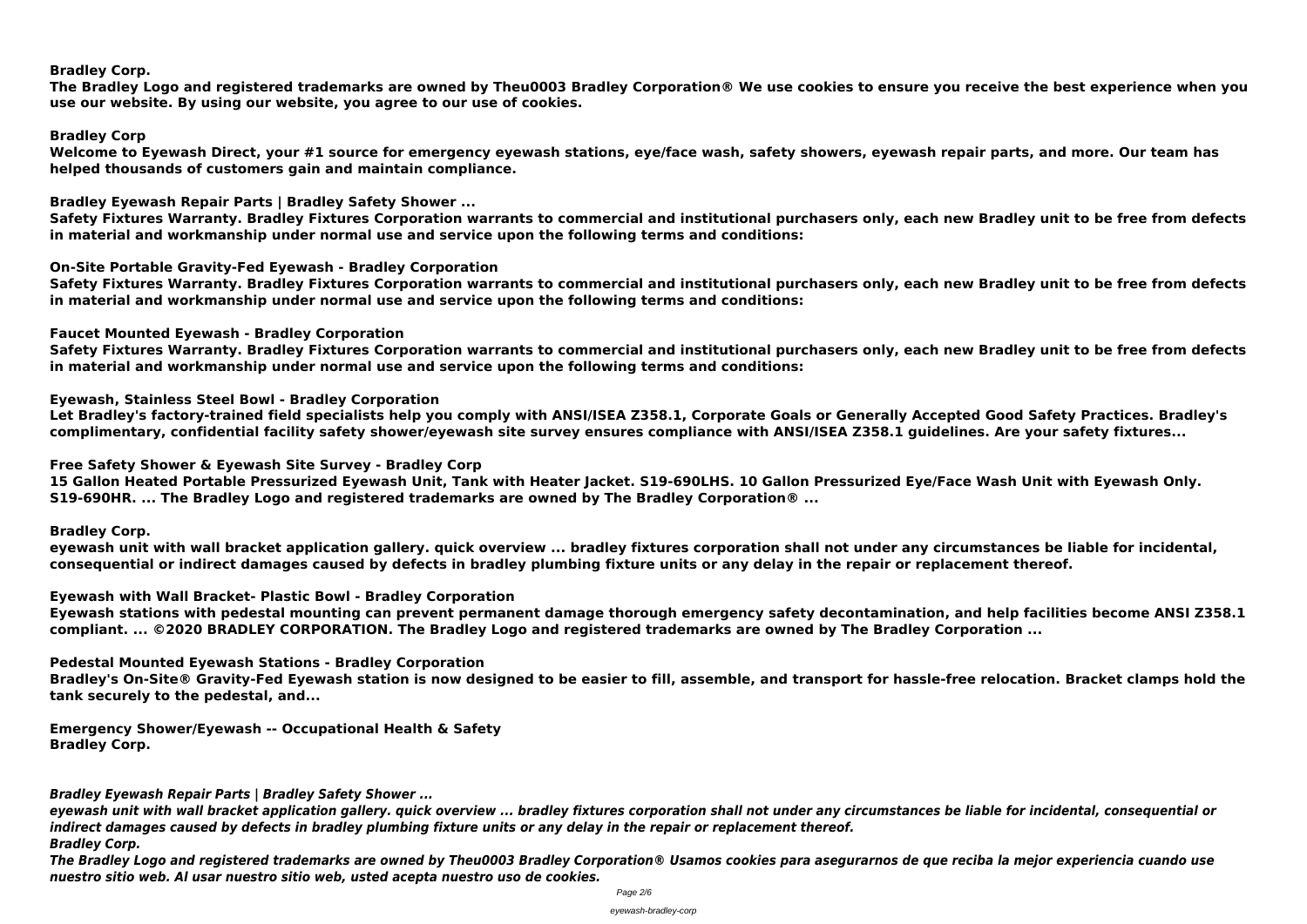Welcome to Eyewash Direct, your #1 source for emergency eyewash stations, eye/face wash, safety showers, eyewash repair parts, and more. Our team has helped thousands of customers gain and maintain compliance.

15 Gallon Heated Portable Pressurized Eyewash Unit, Tank with Heater Jacket. S19-690LHS. 10 Gallon Pressurized Eye/Face Wash Unit with Eyewash Only. S19-690HR. ... The Bradley Logo and registered trademarks are owned by The Bradley Corporation® ...

#### Bradley Corp

Safety Fixtures Warranty. Bradley Fixtures Corporation warrants to commercial and institutional purchasers only, each new Bradley unit to be free from defects in material and workmanship under normal use and service upon the following terms and conditions:

*ABOUT BRADLEY. We use cookies to ensure you receive the best experience when you use our website. By using our website, you agree to our use of cookies. Learn More ...*

## *On-Site Portable Gravity Fed Eyewash Maintenance*

*How to Use the Bradley Eyewash Test GaugeBradley Halo Eyewash and Eye/Facewash On-site Portable Gravity-Fed Eyewash On-Site Portable Gravity-Fed Eyewash Installation with Waste Cart*

*Bradley Safety Shower Activation Demo Bradley Eyewash Station Bradley eyewash station G1562 Portable Eyewash/Drench Hose Unit Bradley On-Site Gravity-Fed Eyewash How to Conduct the ANSI Z358.1 Annual Inspection Bradley Shower/Eyewash Station Eyebright Eye Wash | With Tutorial*

*Bates Method 201: The Art Of Reading Near and FarBates Method 101: Clear Flashes and Dynamic Relaxation Optic Nerve Evaluation by Dr. Hannah de Guzman How to Wash your Eye with an Eyewash || LIVE DEMO Included Safety Shower Performance Test Natural Eyesight Improvement - Ophthalmologist William H. Bates, Emily A Bates' Big C Eyechart Cederroth Eye Wash Safety Showers and Eye Washes Training UC Berkeley EHS Eyewash Video Bradley Halo Eye Wash Introduction to the AXION® MSR Technology Bradley's Spintec Shower, Emergency Showers from Calolympic Safety H-6224 Mobile Eyewash Station AXION Advantage™ System Overview Bradley Series Wall Mount Eyewash About AXION® MSR - Eye/Face Wash Technology Fendall Pure Flow 1000 Emergency Eyewash Station Training Video English | Honeywell Safety Eyewash Bradley Corp*

*Wall Mounted Eyewashes Bradley's unsurpassed offering of industrial solutions and depth of expertise has a halo effect on safety and protection: with our proven Halo eyewash and eye/face wash stations. They provide the most complete washdown coverage of any solution on the market today. learn more*

*Bradley Corp*

*Eyewashes & Drench Showers Bradley's unsurpassed offering of industrial solutions and depth of expertise has a halo effect on safety and protection: with our proven Halo eyewash and eye/face wash stations. They provide the most complete washdown coverage of any solution on the market today. learn more*

*Bradley Corp*

*ABOUT BRADLEY. We use cookies to ensure you receive the best experience when you use our website. By using our website, you agree to our use of cookies. Learn More ...*

# *Bradley Corp*

*Barrier Free Deck-Mount Swing Down Halo Eyewash. S19274HWB. Barrier Free Wall-Mount Swing Down Halo Eyewash. S19274JD. Deck-Mount Swing-Down Halo Eye/Face Wash. S19274JDB. ... The Bradley Logo and registered trademarks are owned by Theu0003 Bradley Corporation® ...*

*Side Swing Eyewash - Bradley Corp Dec 20, 2020 (WiredRelease via Comtex) -- The latest research report provides a complete assessment of the Global Emergency Eyewash System market for the...*

*Emergency Eyewash System Market Business Boosting ...*

*Providing some of the best coverage in the safety fixture industry, Bradley emergency eyewash and drench showers continue to be one of the most popular lines at EyewashDirect.com. Headquartered in Menomonee Falls, Wisconsin, Bradley has been celebrating over 90 years of innovation.*

*Bradley Eyewash | Bradley Eye Wash Stations | Bradley ...*

*Eyewash Station, Plastic Bowl, SS Piping European and Australian. S19224FW. Eye-Face Wash, Plastic Bowl. S19224FWPT. Halo Eye-Face Wash, Plastic Bowl, with Tailpiece* Page 3/6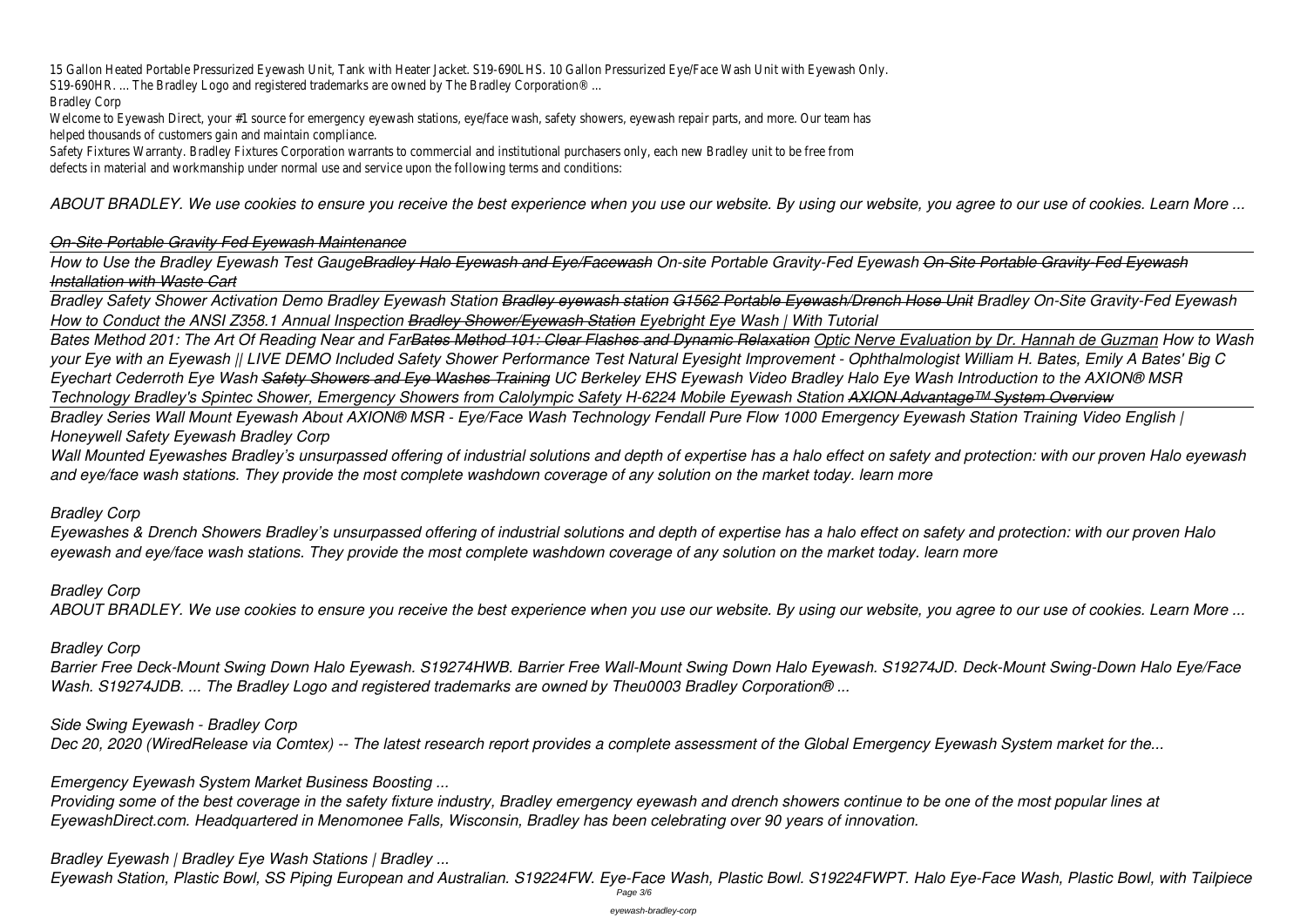*& P-Trap. S19224FWPTZ. ... The Bradley Logo and registered trademarks are owned by Theu0003 Bradley Corporation® ...*

## *Eyewash, Plastic Bowl - Bradley Corp*

*The Bradley Logo and registered trademarks are owned by Theu0003 Bradley Corporation® Usamos cookies para asegurarnos de que reciba la mejor experiencia cuando use nuestro sitio web. Al usar nuestro sitio web, usted acepta nuestro uso de cookies.*

## *Bradley Corp.*

*The Bradley Logo and registered trademarks are owned by Theu0003 Bradley Corporation® We use cookies to ensure you receive the best experience when you use our website. By using our website, you agree to our use of cookies.*

# *Bradley Corp*

*Welcome to Eyewash Direct, your #1 source for emergency eyewash stations, eye/face wash, safety showers, eyewash repair parts, and more. Our team has helped thousands of customers gain and maintain compliance.*

# *Bradley Eyewash Repair Parts | Bradley Safety Shower ...*

*Safety Fixtures Warranty. Bradley Fixtures Corporation warrants to commercial and institutional purchasers only, each new Bradley unit to be free from defects in material and workmanship under normal use and service upon the following terms and conditions:*

# *On-Site Portable Gravity-Fed Eyewash - Bradley Corporation*

*Safety Fixtures Warranty. Bradley Fixtures Corporation warrants to commercial and institutional purchasers only, each new Bradley unit to be free from defects in material and workmanship under normal use and service upon the following terms and conditions:*

# *Faucet Mounted Eyewash - Bradley Corporation*

*Safety Fixtures Warranty. Bradley Fixtures Corporation warrants to commercial and institutional purchasers only, each new Bradley unit to be free from defects in material and workmanship under normal use and service upon the following terms and conditions:*

# *Eyewash, Stainless Steel Bowl - Bradley Corporation*

*Let Bradley's factory-trained field specialists help you comply with ANSI/ISEA Z358.1, Corporate Goals or Generally Accepted Good Safety Practices. Bradley's complimentary, confidential facility safety shower/eyewash site survey ensures compliance with ANSI/ISEA Z358.1 guidelines. Are your safety fixtures...*

*Free Safety Shower & Eyewash Site Survey - Bradley Corp*

*15 Gallon Heated Portable Pressurized Eyewash Unit, Tank with Heater Jacket. S19-690LHS. 10 Gallon Pressurized Eye/Face Wash Unit with Eyewash Only. S19-690HR. ... The Bradley Logo and registered trademarks are owned by The Bradley Corporation® ...*

# *Bradley Corp.*

*eyewash unit with wall bracket application gallery. quick overview ... bradley fixtures corporation shall not under any circumstances be liable for incidental, consequential or indirect damages caused by defects in bradley plumbing fixture units or any delay in the repair or replacement thereof.*

# *Eyewash with Wall Bracket- Plastic Bowl - Bradley Corporation*

*Eyewash stations with pedestal mounting can prevent permanent damage thorough emergency safety decontamination, and help facilities become ANSI Z358.1 compliant. ... ©2020 BRADLEY CORPORATION. The Bradley Logo and registered trademarks are owned by The Bradley Corporation ...*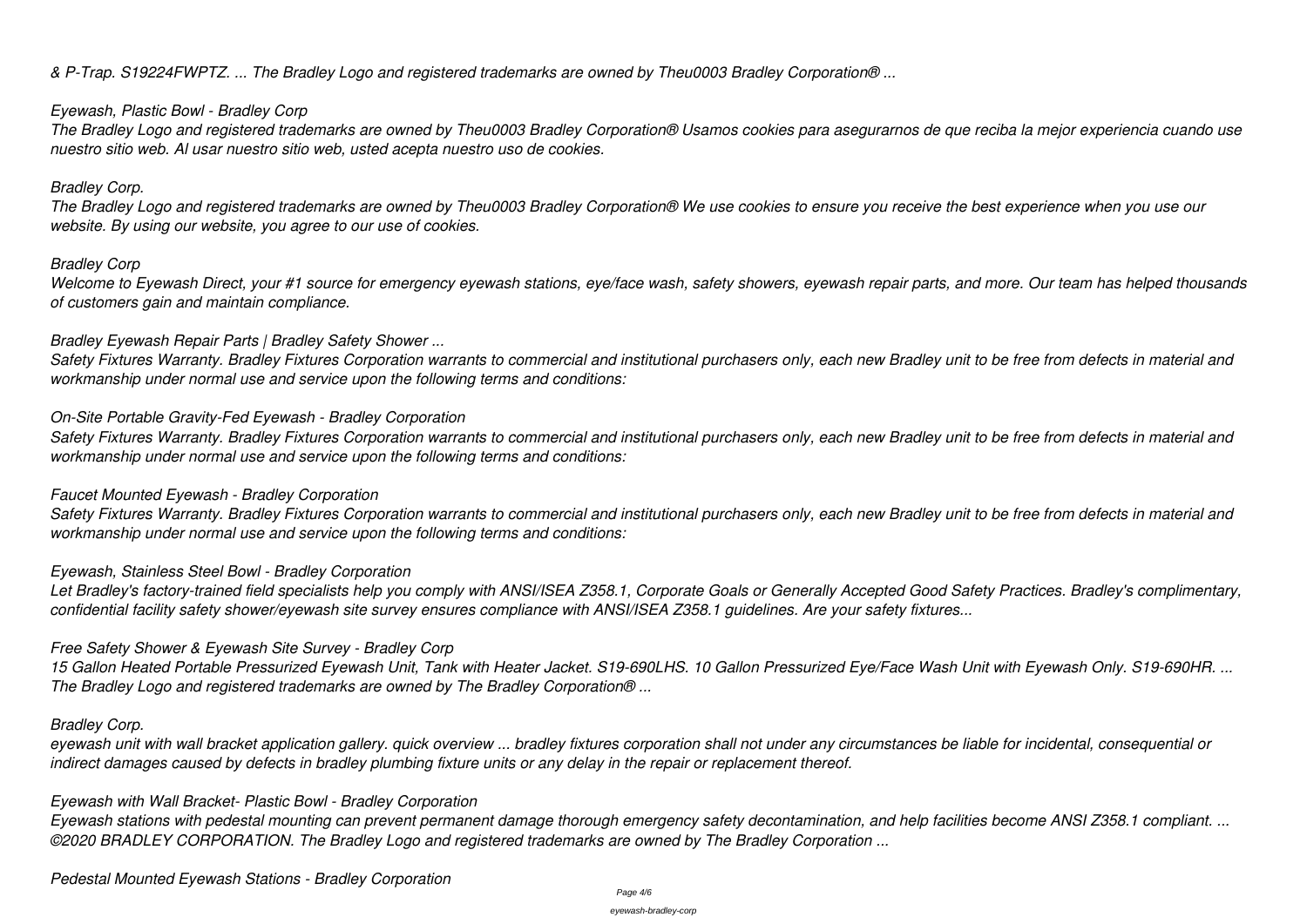*Bradley's On-Site® Gravity-Fed Eyewash station is now designed to be easier to fill, assemble, and transport for hassle-free relocation. Bracket clamps hold the tank securely to the pedestal, and...*

*Emergency Shower/Eyewash -- Occupational Health & Safety Bradley Corp.*

*Eyewash with Wall Bracket- Plastic Bowl - Bradley Corporation*

Eyewashes & Drench Showers Bradley's unsurpassed offering of industrial solutions and depth of expertise has a halo effect on safety and protection: with our proven Halo eyewash and eye/face wash stations. They provide the most complete washdown coverage of any solution on the market today. learn more **On-Site Portable Gravity-Fed Eyewash - Bradley Corporation Pedestal Mounted Eyewash Stations - Bradley Corporation**

#### **Free Safety Shower & Eyewash Site Survey - Bradley Corp**

Let Bradley's factory-trained field specialists help you comply with ANSI/ISEA Z358.1, Corporate Goals or Generally Accepted Good Safety Practices. Bradley's complimentary, confidential facility safety shower/eyewash site survey ensures compliance with ANSI/ISEA Z358.1 guidelines. Are your safety fixtures...

#### **Bradley Corp.**

The Bradley Logo and registered trademarks are owned by Theu0003 Bradley Corporation® We use cookies to ensure you receive the best experience when you use our website. By using our website, you agree to our use of cookies.

Barrier Free Deck-Mount Swing Down Halo Eyewash. S19274HWB. Barrier Free Wall-Mount Swing Down Halo Eyewash. S19274JD. Deck-Mount Swing-Down Halo Eye/Face Wash. S19274JDB. ... The Bradley Logo and registered trademarks are owned by Theu0003 Bradley Corporation® ... Dec 20, 2020 (WiredRelease via Comtex) -- The latest research report provides a complete assessment of the Global Emergency Eyewash System market for the...

| On Site Portable Gravity Fed Eyewash Maintenance                                                                                                        |                                |                                                                    |                                                                         |                                                |  |
|---------------------------------------------------------------------------------------------------------------------------------------------------------|--------------------------------|--------------------------------------------------------------------|-------------------------------------------------------------------------|------------------------------------------------|--|
| How to Use the Bradley Eyewash Test Gauge                                                                                                               |                                | Bradley Halo Eyewash and Eye/Facewash                              | On-site Portable Gravity-Fed Eyewash                                    | On Site Portable Gravity Fed Eyewash           |  |
| Installation with Waste Cart                                                                                                                            |                                |                                                                    |                                                                         |                                                |  |
| <b>Bradley Safety Shower Activation Demo</b>                                                                                                            | <b>Bradley Eyewash Station</b> | Bradley eyewash station                                            | G1562 Portable Eyewash/Drench Hose Unit-                                | <b>Bradley On-Site Gravity-</b>                |  |
| How to Conduct the ANSI Z358.1 Annual Inspection<br>Fed Eyewash                                                                                         |                                | <b>Bradley Shower/Eyewash Station</b>                              | Eyebright Eye Wash   With Tutorial                                      |                                                |  |
| Bates Method 201: The Art Of Reading Near and Far                                                                                                       |                                | Bates Method 101: Clear Flashes and Dynamic Relaxation             |                                                                         | Optic Nerve Evaluation by Dr. Hannah de Guzman |  |
| How to Wash your Eye with an Eyewash    LIVE DEMO Included                                                                                              |                                | Safety Shower Performance Test                                     | Natural Eyesight Improvement - Ophthalmologist William H.               |                                                |  |
| Bates, Emily A Bates' Big C Eyechart                                                                                                                    | Cederroth Eye Wash             | Safety Showers and Eye Washes Training                             | UC Berkeley EHS Eyewash Video                                           | Bradley Halo Eye Wash                          |  |
| Introduction to the AXION® MSR Technology                                                                                                               |                                | Bradley's Spintec Shower, Emergency Showers from Calolympic Safety |                                                                         | <b>AXION</b><br>H-6224 Mobile Eyewash Station  |  |
| Advantage™ System Overview                                                                                                                              |                                |                                                                    |                                                                         |                                                |  |
| About AXION <sup>®</sup> MSR - Eye/Face Wash Technology<br><b>Bradley Series Wall Mount Eyewash</b>                                                     |                                |                                                                    | Fendall Pure Flow 1000 Emergency Eyewash Station Training Video English |                                                |  |
| <b>Honeywell Safety</b><br>Eyewash Bradley Corp                                                                                                         |                                |                                                                    |                                                                         |                                                |  |
| Providing some of the best coverage in the safety fixture industry, Bradley emergency eyewash and drench showers continue to be one of the most popular |                                |                                                                    |                                                                         |                                                |  |
|                                                                                                                                                         |                                |                                                                    |                                                                         |                                                |  |

lines at EyewashDirect.com. Headquartered in Menomonee Falls, Wisconsin, Bradley has been celebrating over 90 years of innovation.

| te Portable Gravity Fed Eyewash |       |
|---------------------------------|-------|
|                                 |       |
|                                 |       |
| <b>Bradley On-Site Gravity-</b> |       |
|                                 |       |
| <u>)r. Hannah de Guzman</u>     |       |
| iam H.                          |       |
| <b>Bradley Halo Eye Wash</b>    |       |
| ewash Station                   | ΛΥΙΩΜ |
|                                 |       |
|                                 |       |